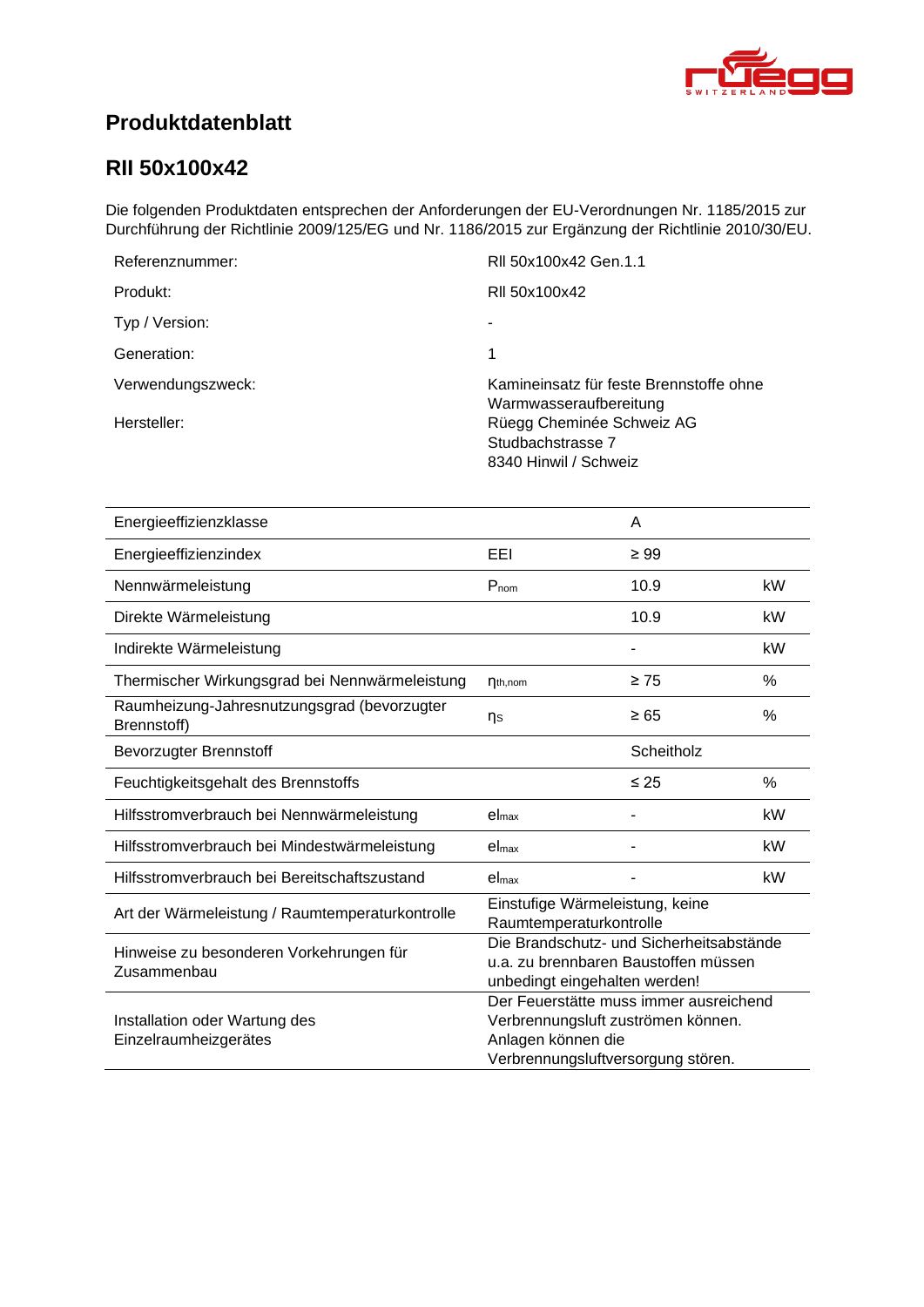

# **Product data sheet**

## **[RII 50x100x42](#page-0-0)**

The following product data comply with the requirements of EU Regulations No. 1185/2015 implementing Directive 2009/125/EC and No. 1186/2015 supplementing Directive 2010/30/EU.

| Identification code: | RII 50x100x42 Gen.1.1                                     |
|----------------------|-----------------------------------------------------------|
| Product:             | RII 50x100x42                                             |
| Type / Version:      |                                                           |
| Generation:          | 1                                                         |
| Intended use:        | Insert appliance or open fire without hot water<br>supply |
| Manufacturer:        | Rüegg Cheminée Schweiz AG                                 |
|                      | Studbachstrasse 7                                         |
|                      | 8340 Hinwil / Switzerland                                 |

| Energy efficiency class                                  |                                                                                                                                           | A           |               |
|----------------------------------------------------------|-------------------------------------------------------------------------------------------------------------------------------------------|-------------|---------------|
| Energy efficiency index                                  | EEI                                                                                                                                       | $\geq 99$   |               |
| Nominal heat output                                      | $P_{nom}$                                                                                                                                 | 10.9        | kW            |
| Direct heat power                                        |                                                                                                                                           | 10.9        | kW            |
| Indirect heat power                                      |                                                                                                                                           |             | kW            |
| Thermal efficiency at nominal heat output                | $\eta_{th,nom}$                                                                                                                           | $\geq 75$   | %             |
| Space heating annual utilization rate (preferred fuel)   | n <sub>s</sub>                                                                                                                            | $\geq 65$   | $\%$          |
| Preferred fuel                                           |                                                                                                                                           | Wooden logs |               |
| Fuel moisture content                                    |                                                                                                                                           | $\leq 25$   | $\frac{0}{0}$ |
| Auxiliary power consumption at nominal heat output       | el <sub>max</sub>                                                                                                                         |             | kW            |
| Auxiliary power consumption at minimum heat<br>output    | el <sub>max</sub>                                                                                                                         |             | kW            |
| Auxiliary power consumption in standby mode              | el <sub>max</sub>                                                                                                                         |             | kW            |
| Type of heat output / room temperature control           | Single stage heat output, no room<br>temperature control                                                                                  |             |               |
| Notes on special precautions for assembly                | The fire protection and safety distances to<br>combustible building materials, among<br>others, must be observed without fail!            |             |               |
| Installation or maintenance of the single room<br>heater | Sufficient combustion air must always be<br>able to flow to the fireplace. Installations can<br>interfere with the combustion air supply. |             |               |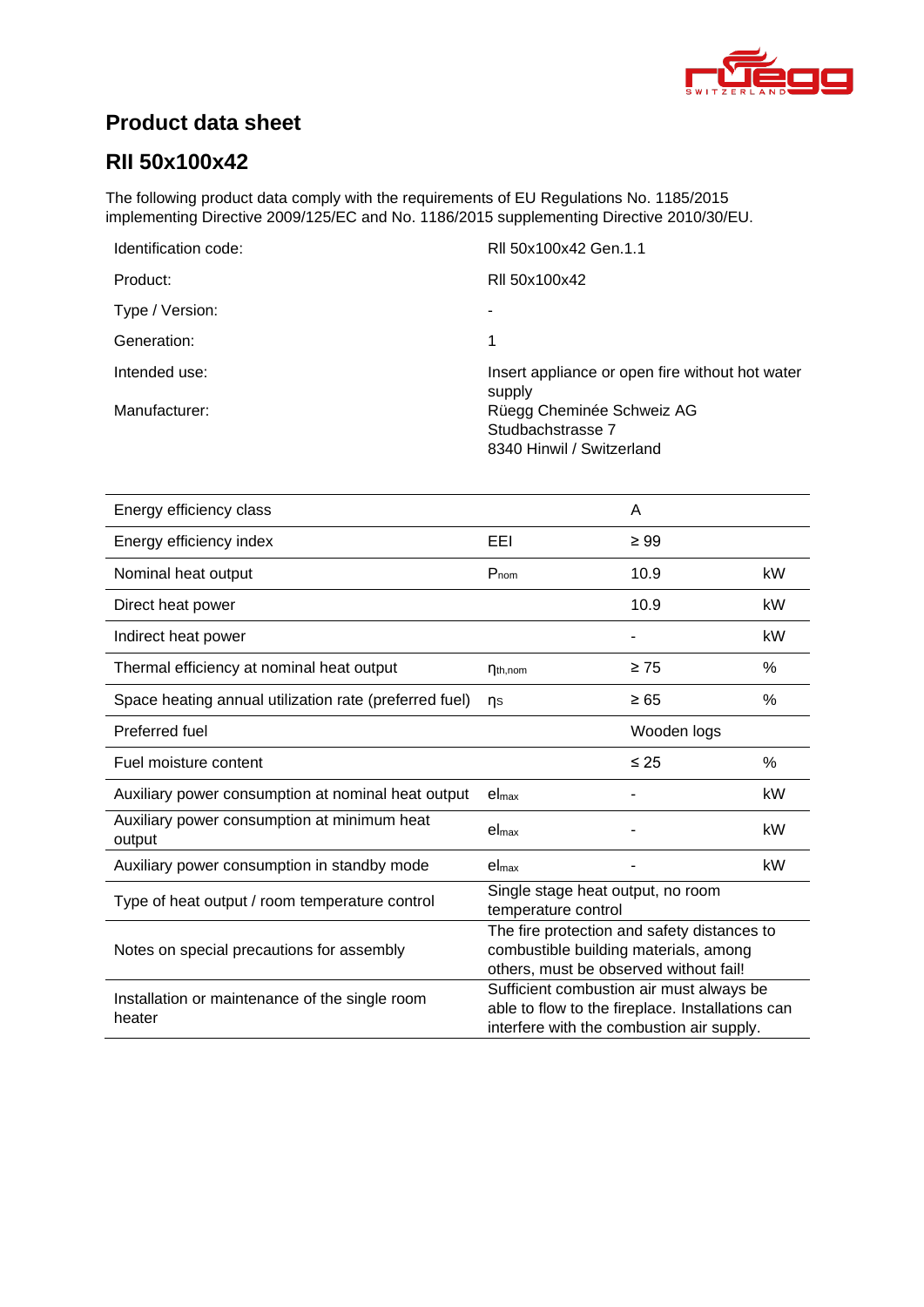

# **Fiche de produit**

### **[RII 50x100x42](#page-0-0)**

Les données suivantes sur les produits sont conformes aux exigences des règlements européens n° 1185/2015 portant application de la directive 2009/125/CE et n° 1186/2015 complétant la directive 2010/30/UE.

| Numéro de référence: | RII 50x100x42 Gen.1.1                                                                 |
|----------------------|---------------------------------------------------------------------------------------|
| Produit:             | RII 50x100x42                                                                         |
| Typ / Version:       | ۰                                                                                     |
| Génération:          | 1                                                                                     |
| Usage:               | Foyer ouvert et inserts à alimentation manuelle<br>pour combustibles minéraux solides |
| Fabricant:           | Rüegg Cheminée Schweiz AG<br>Studbachstrasse 7<br>8340 Hinwil / Suisse                |

| Classe d'efficacité énergétique                                            |                                                                                                                                                                                        | A              |      |
|----------------------------------------------------------------------------|----------------------------------------------------------------------------------------------------------------------------------------------------------------------------------------|----------------|------|
| Indice d'efficacité énergétique                                            | EEL                                                                                                                                                                                    | $\geq 99$      |      |
| Puissance nominale                                                         | $P_{nom}$                                                                                                                                                                              | 10.9           | kW   |
| Puissance thermique directe                                                |                                                                                                                                                                                        | 10.9           | kW   |
| Puissance thermique indirecte                                              |                                                                                                                                                                                        |                | kW   |
| Rendement thermique à la puissance thermique<br>nominale                   | $\eta_{th,nom}$                                                                                                                                                                        | $\geq 75$      | $\%$ |
| Rendement annuel du chauffage des locaux<br>(combustible préféré)          | ηs                                                                                                                                                                                     | $\geq 65$      | %    |
| Combustible préféré                                                        |                                                                                                                                                                                        | Bûches de bois |      |
| Taux d'humidité du combustible                                             |                                                                                                                                                                                        | $\leq 25$      | $\%$ |
| Consommation de courant auxiliaire à la puissance<br>thermique nominale    | el <sub>max</sub>                                                                                                                                                                      |                | kW   |
| Consommation de courant auxiliaire à la puissance<br>thermique minimale    | el <sub>max</sub>                                                                                                                                                                      |                | kW   |
| Consommation de courant auxiliaire en état de<br>veille                    | el <sub>max</sub>                                                                                                                                                                      |                | kW   |
| Type de puissance thermique / contrôle de la<br>température ambiante       | Puissance thermique à un niveau, pas de<br>contrôle de la température ambiante                                                                                                         |                |      |
| Remarques sur les précautions particulières à<br>prendre pour l'assemblage | Les distances de sécurité et de protection<br>contre les incendies, entre autres par rapport<br>aux matériaux de construction inflammables,<br>doivent impérativement être respectées! |                |      |
| Installation ou entretien de l'appareil de chauffage<br>individuel         | Le foyer doit toujours pouvoir bénéficier d'un<br>flux d'air de combustion suffisant. Les<br>installations peuvent perturber l'alimentation<br>en air de combustion.                   |                |      |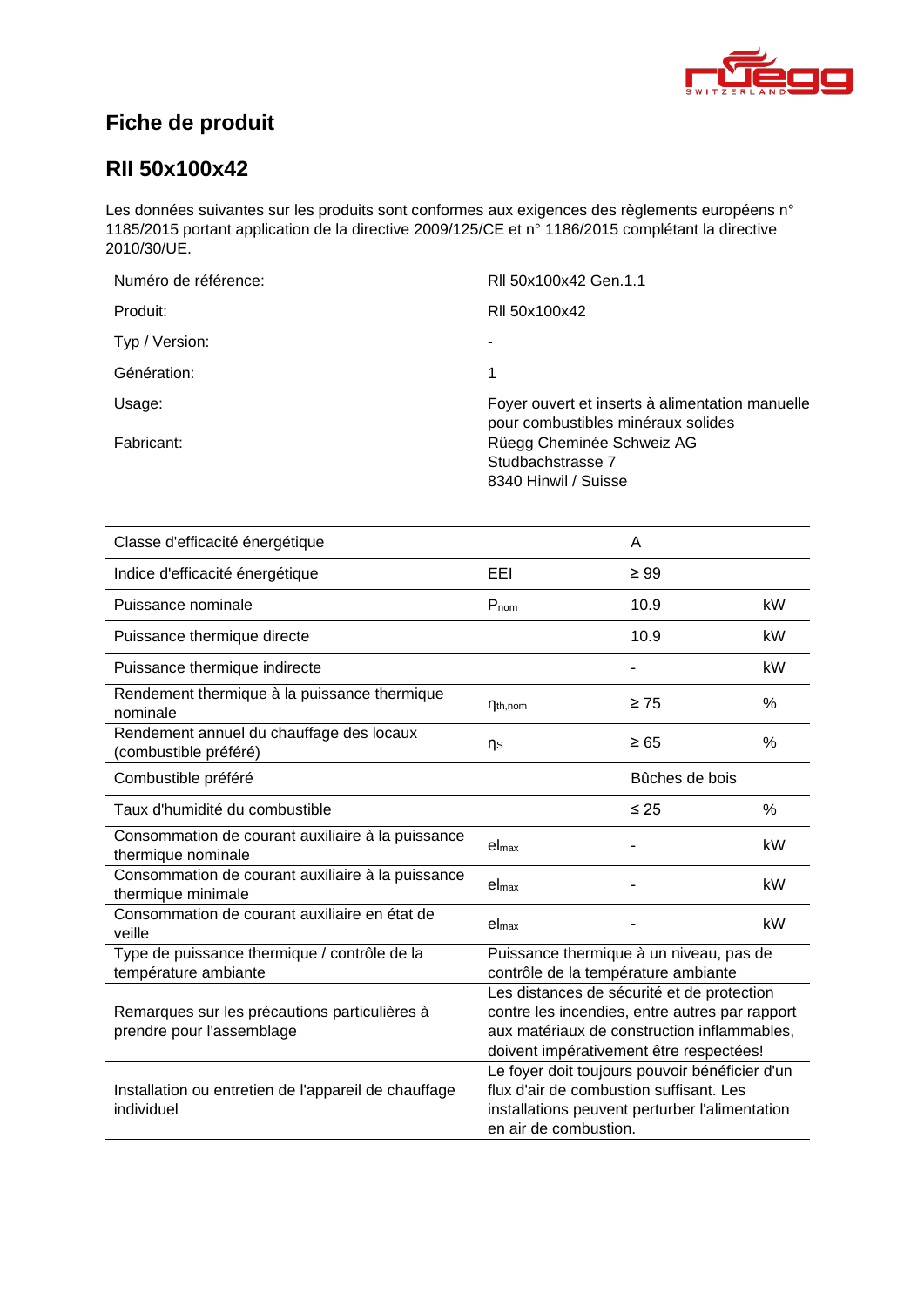

# **Productgegevensblad**

## **[RII 50x100x42](#page-0-0)**

De volgende productgegevens voldoen aan de eisen van EU-verordeningen nr. 1185/2015 tot uitvoering van Richtlijn 2009/125/EG en nr. 1186/2015 tot aanvulling van Richtlijn 2010/30/EU.

| Referentienummer: | RII 50x100x42 Gen.1.1                                                       |
|-------------------|-----------------------------------------------------------------------------|
| Productnaam:      | RII 50x100x42                                                               |
| Type / Versie:    |                                                                             |
| Generatie:        |                                                                             |
| Gebruiksdoel:     | Inbouwhaard voor vaste brandstoffen zonder<br>bereiding van warm water      |
| Fabrikant:        | Rüegg Cheminée Schweiz AG<br>Studbachstrasse 7<br>8340 Hinwil / Zwitserland |

| Energie-efficiëntieklasse                                          |                                                                                                                                                  | A         |      |
|--------------------------------------------------------------------|--------------------------------------------------------------------------------------------------------------------------------------------------|-----------|------|
| Energie-efficiëntie-index                                          | EEI                                                                                                                                              | $\geq 99$ |      |
| Nominale warmteafgifte                                             | P <sub>nom</sub>                                                                                                                                 | 10.9      | kW   |
| Directe warmteafgifte                                              |                                                                                                                                                  | 10.9      | kW   |
| Indirecte warmteafgifte                                            |                                                                                                                                                  |           | kW   |
| Thermisch rendement bij nominaal<br>verwarmingsvermogen            | $\eta_{th,nom}$                                                                                                                                  | $\geq 75$ | $\%$ |
| Jaarlijks rendement ruimteverwarming<br>(voorkeursbrandstof)       | ns                                                                                                                                               | $\geq 65$ | %    |
| Voorkeur voor brandstof                                            | Gekloofd brandhout                                                                                                                               |           |      |
| Vochtgehalte van de brandstof                                      |                                                                                                                                                  | $\leq 25$ | $\%$ |
| Hulpstroomverbruik bij nominale warmteafgifte                      | el <sub>max</sub>                                                                                                                                |           | kW   |
| Hulpstroomverbruik bij minimale warmteafgifte                      | el <sub>max</sub>                                                                                                                                |           | kW   |
| Hulpstroomverbruik bij stand-by                                    | el <sub>max</sub>                                                                                                                                |           | kW   |
| Type warmteafgifte / ruimtetemperatuurregeling                     | Eentraps warmteafgifte, geen<br>ruimtetemperatuurregeling                                                                                        |           |      |
| Opmerkingen over bijzondere<br>voorzorgsmaatregelen bij de montage | De brandbeveiliging en veiligheidsafstanden<br>tot o.a. brandbare bouwmaterialen moeten<br>absoluut in acht worden genomen!                      |           |      |
| Installatie of onderhoud van de<br>eenkamerverwarming              | Er moet altijd voldoende verbrandingslucht<br>naar de haard kunnen stromen. Installaties<br>kunnen de toevoer van verbrandingslucht<br>hinderen. |           |      |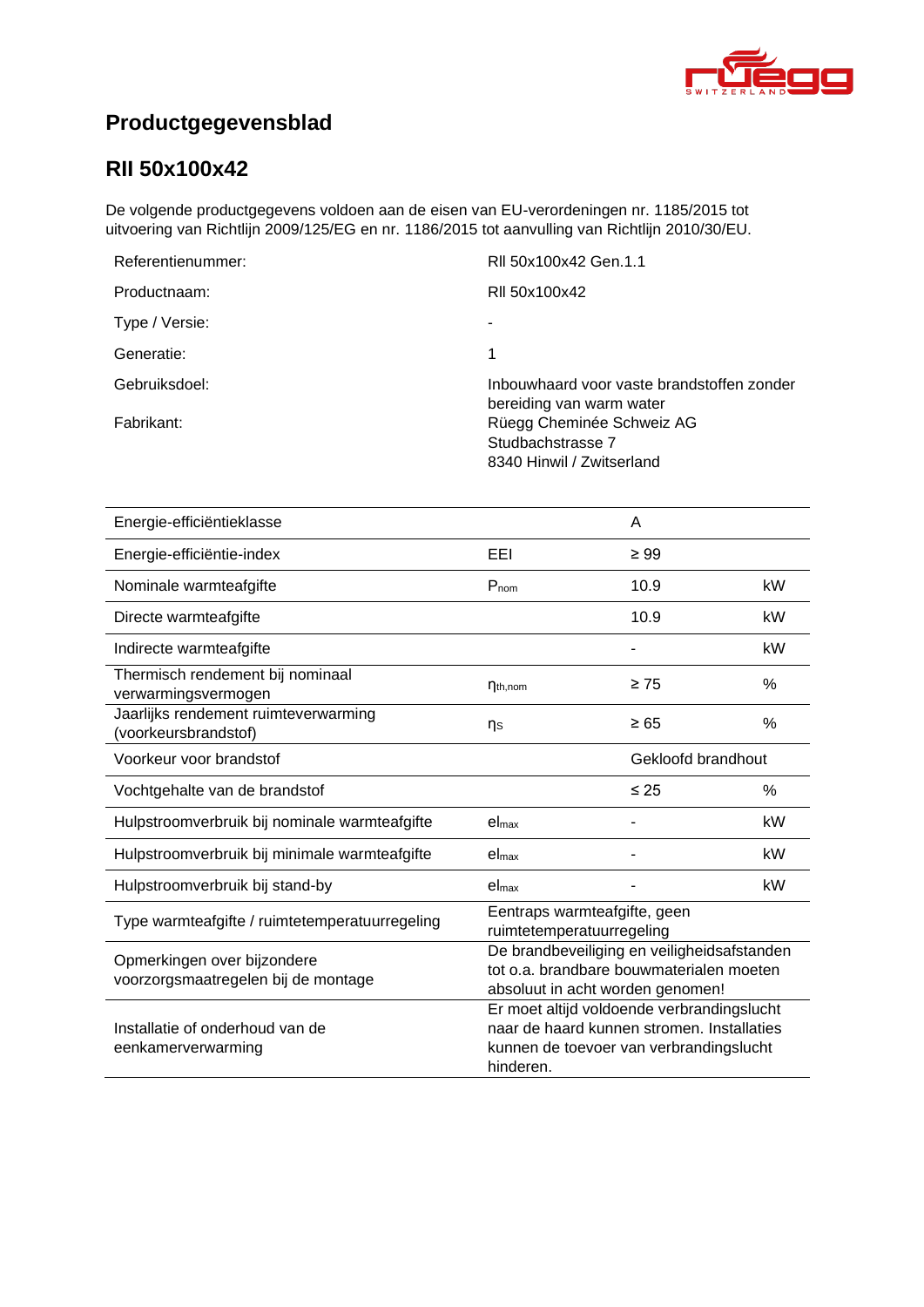

# **Scheda tecnica del prodotto**

## **[RII 50x100x42](#page-0-0)**

I seguenti dati del prodotto sono conformi ai requisiti dei regolamenti UE n. 1185/2015 che attuano la direttiva 2009/125/CE e n. 1186/2015 che integrano la direttiva 2010/30/UE.

| Numero di riferimento: | RII 50x100x42 Gen.1.1                                                                 |
|------------------------|---------------------------------------------------------------------------------------|
| Prodotto:              | RII 50x100x42                                                                         |
| Tipo / Versione:       |                                                                                       |
| Genere:                | 1                                                                                     |
| Utilizzo:              | Focolare aperto e chiuso con alimentazione<br>manuale di combustibile minerale solido |
| Produttore:            | Rüegg Cheminée Schweiz AG<br>Studbachstrasse 7<br>8340 Hinwil / Svizzera              |

| Classe di efficienza energetica                                                |                                                                                                                                                                              | A                |      |
|--------------------------------------------------------------------------------|------------------------------------------------------------------------------------------------------------------------------------------------------------------------------|------------------|------|
| Indice di efficienza energetica                                                | EEI                                                                                                                                                                          | $\geq 99$        |      |
| Potenza termica nominale                                                       | $P_{nom}$                                                                                                                                                                    | 10.9             | kW   |
| Uscita di calore diretto                                                       |                                                                                                                                                                              | 10.9             | kW   |
| Potenza termica indiretta                                                      |                                                                                                                                                                              |                  | kW   |
| Efficienza termica alla potenza termica nominale                               | $\eta_{th,nom}$                                                                                                                                                              | $\geq 75$        | %    |
| Efficienza annuale del riscaldamento degli ambienti<br>combustibile preferito) | ηs                                                                                                                                                                           | $\geq 65$        | %    |
| Carburante preferito                                                           |                                                                                                                                                                              | Legna in ciocchi |      |
| Contenuto di umidità del combustibile                                          |                                                                                                                                                                              | $\leq 25$        | $\%$ |
| Consumo di energia ausiliaria alla potenza termica<br>nominale                 | el <sub>max</sub>                                                                                                                                                            |                  | kW   |
| Consumo di energia ausiliaria alla potenza termica<br>minima                   | $el_{max}$                                                                                                                                                                   |                  | kW   |
| Consumo di energia ausiliaria in standby                                       | el <sub>max</sub>                                                                                                                                                            |                  | kW   |
| Tipo di uscita di calore / controllo della temperatura<br>ambiente             | Uscita di calore a uno stadio, nessun<br>controllo della temperatura ambiente                                                                                                |                  |      |
| Note sulle precauzioni speciali per il montaggio                               | La protezione antincendio e le distanze di<br>sicurezza dai materiali da costruzione<br>combustibili, tra l'altro, devono essere<br>rispettate a tutti i costi!              |                  |      |
| Installazione o manutenzione del riscaldatore<br>singolo                       | Una quantità sufficiente di aria di<br>combustione deve sempre poter affluire al<br>camino. Le installazioni possono interferire<br>con la fornitura di aria di combustione. |                  |      |